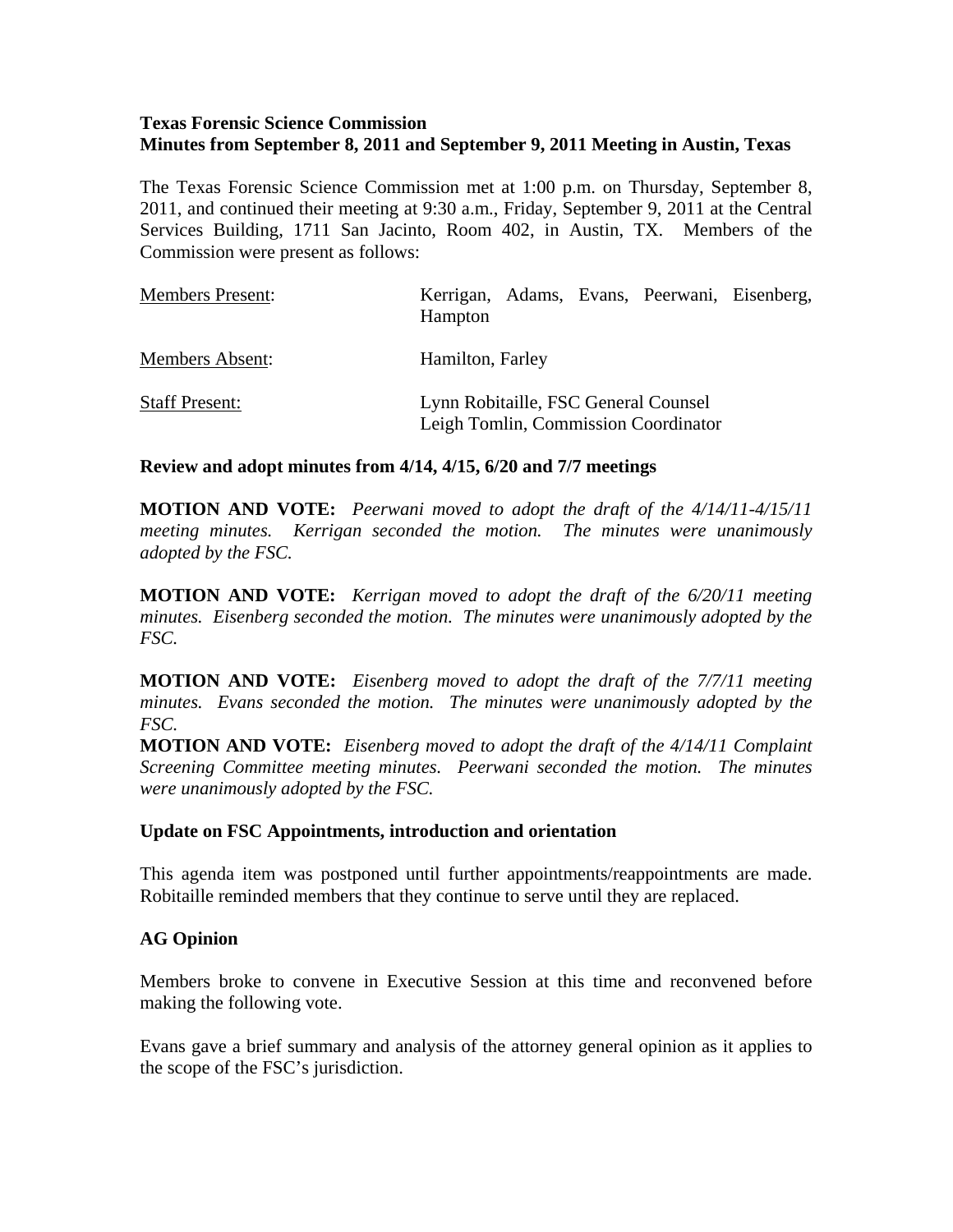**MOTION AND VOTE:** *Adams moved to adopt the AG Opinion as guidance and proceed by applying the Opinion on a case-by-case basis. Peerwani seconded the motion. The motion was unanimously adopted by the FSC.* 

# **Update from Legislative Committee**

Evans gave a brief update on FSC-related legislation from the past legislative session, including a summary of SB 1658 proposed by Senator Hinojosa.

# **Update on office move**

Robitaille explained a letter of agreement with SHSU initiated by Texas State General Counsel Fernando Gomez. Tomlin gave a brief update on the office move, technology developments, staffing, budget, website and other related office issues. Members also expressed their gratitude for the ongoing support provided by Sam Houston State University and the Texas State University System.

**MOTION AND VOTE:** *Kerrigan moved for Robitaille to sign the letter of agreement with Texas State University Counsel Fernando Gomez. Eisenberg seconded the motion. The motion was unanimously adopted by the FSC.* 

Commission members instructed staff to proceed with improving the FSC website in collaboration with the University of Texas Information Technology department.

### **Discuss and consider amendments to policies and procedures**

**MOTION AND VOTE:** *Kerrigan moved to adopt Robitaille's revisions of the FSC policies and procedures. Eisenberg seconded the motion. The motion was unanimously adopted by the FSC.* 

**MOTION AND VOTE:** *Evans moved to adopt a conflicts policy as drafted by Robtaille and amend the policies and procedures accordingly. Adams seconded the motion. The motion was unanimously adopted by the FSC.* 

### **Discuss and consider committee composition**

**MOTION AND VOTE:** *Evans moved to approve Eisenberg as the new Complaint Screening Committee Chair. Kerrigan seconded the motion. The motion was unanimously adopted by the FSC.* 

**MOTION AND VOTE:** *Evans moved to hold open meetings of the FSC in Fort Worth for efficiency purposes. Adams seconded the motion. The motion was unanimously adopted by the FSC.*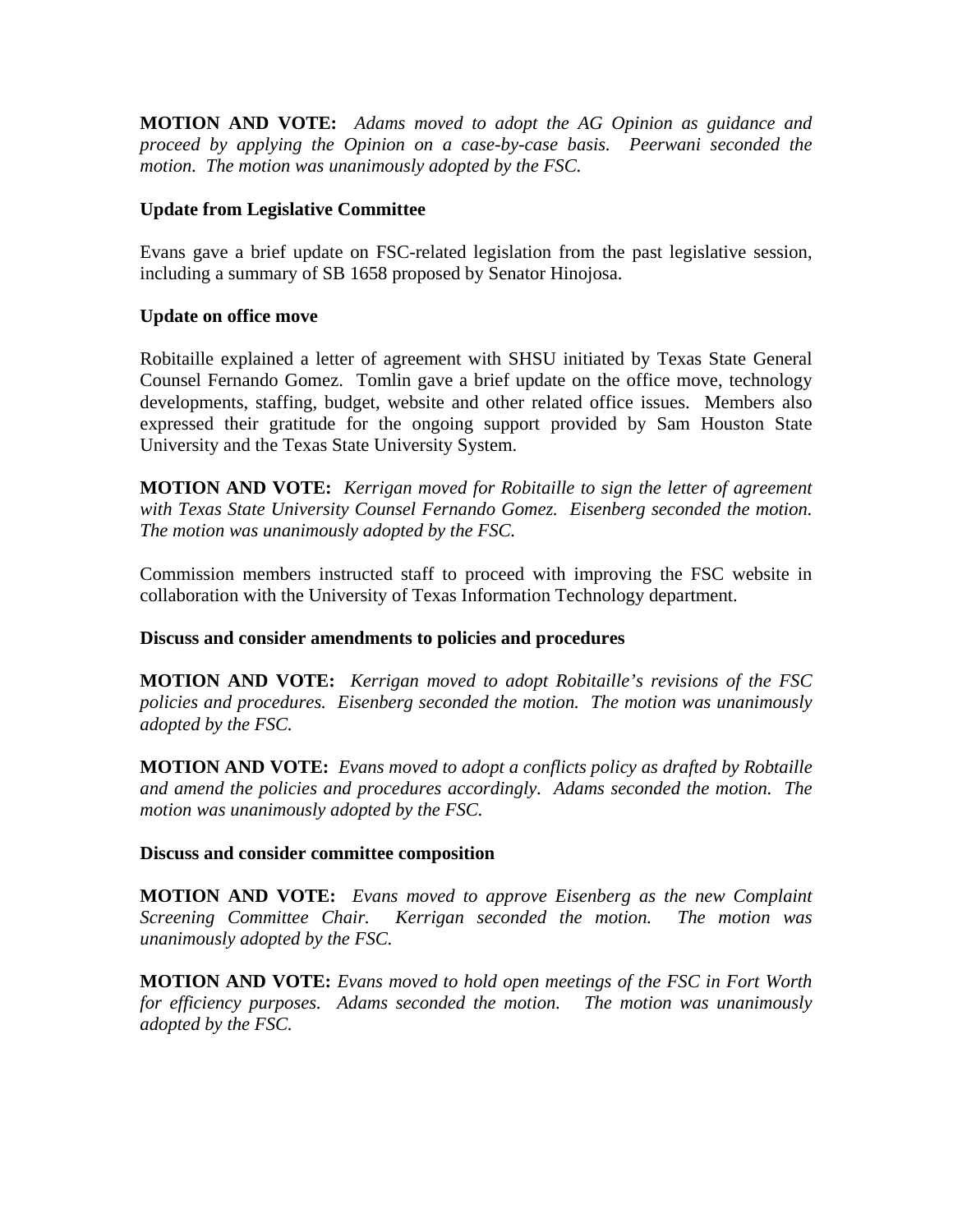Members agreed to hold off on reassembling the Forensic Development and Legislative Development committees, until further appointments and/or reappointments are made by the appropriate appointment offices.

# **Discuss and consider recommendations from Complaint Screening Committee**

# Complaint #10-27 (Bexar County: Gas Chromatography/Mass Spectrometry) (Cacy)

**MOTION AND VOTE:** *Peerwani moved to dismiss the complaint, because (1) the analysis in the investigation was conducted prior to September 1, 2005 and (2) the Bexar County Crime Lab was not accredited at the time of the forensic analysis. Kerrigan seconded the motion, emphasizing that had there not been jurisdictional issues, the committee might have recommended an investigation. The motion was unanimously adopted by the FSC.* 

**MOTION AND VOTE:** *Peerwani moved to direct Kerrigan to work directly with Robitaille to draft a letter to the complainant regarding today's discussion and disposition. Eisenberg seconded the motion. The motion was unanimously adopted by the FSC.* 

# Complaint #11-04 (City of Waco Fire Marshal: Arson Investigation) (Gibson)

**MOTION AND VOTE:** *Adams moved to dismiss the case and refer to the State Fire Marshal's Office for review of the fire science, requesting that the State Fire Marshal's office report their findings to the McClennan County District Attorney's office, as well as any appropriate defense counsel. Evans seconded the motion. The motion was unanimously adopted by the FSC.* 

### Complaint #11-07 (APD Crime Lab: Toxicology) (Stephens)

**MOTION AND VOTE:** *Evans moved to dismiss the complaint, because the complaint falls outside the jurisdiction of the FSC. Adams seconded the motion. The motion was adopted by the FSC.* 

Kerrigan abstained from voting.

# Complaint #11-08 (Forensic DNA Drug Testing Services: Toxicology, Civil Case) (Devening)

**MOTION AND VOTE:** *Peerwani moved to dismiss the complaint, because it falls outside the limited jurisdiction of the FSC pursuant to Article 38.35 (a)(4)(f), but to follow up with a letter to the lab and other stakeholders stating the concerns the FSC had about the complaint in the dismissal notice. Kerrigan seconded the motion. The motion was unanimously adopted by the FSC.*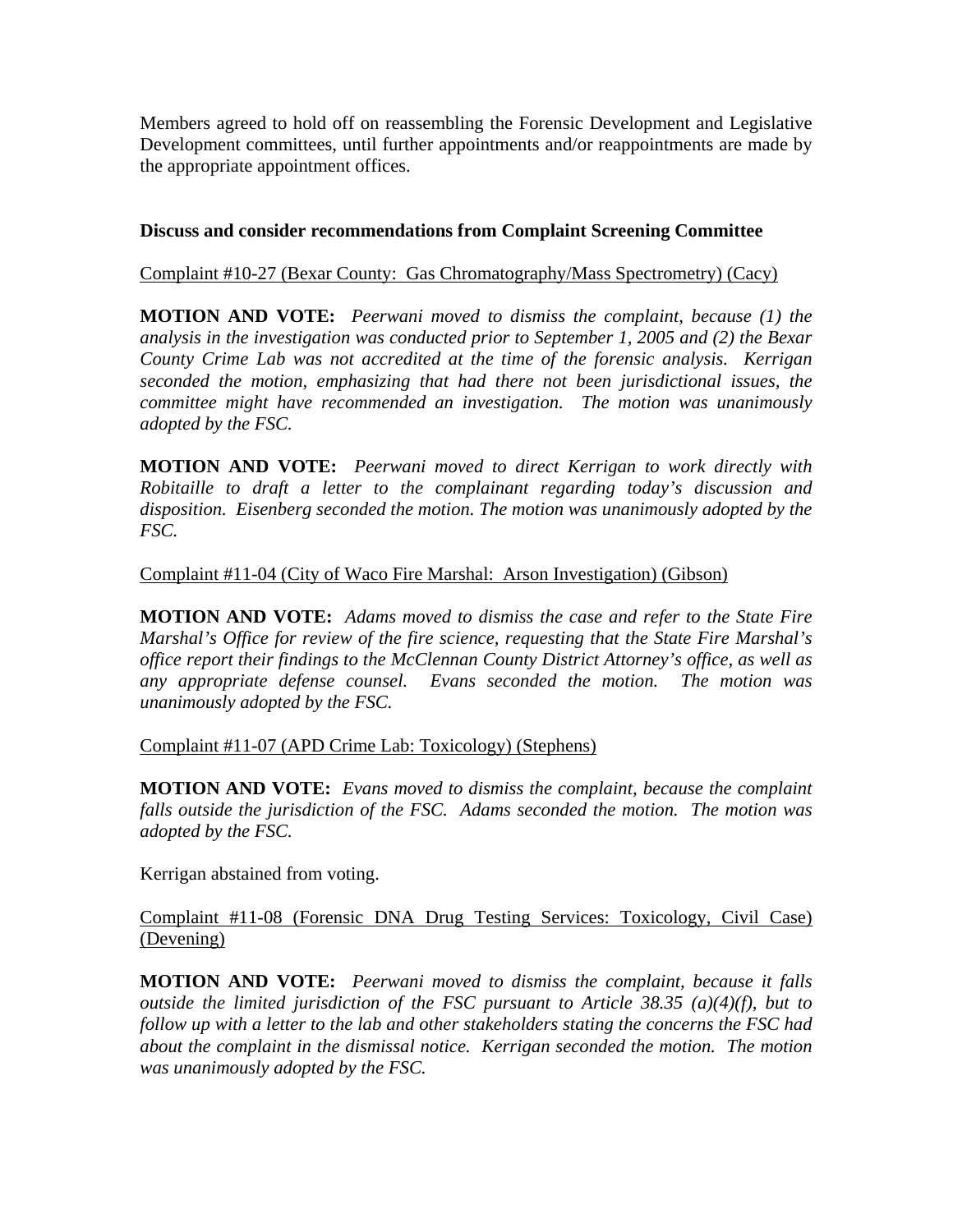# Complaint #11-09 (DPS Crime Lab – Waco: Controlled Substance Analysis) (Cooksey)

**MOTION AND VOTE:** *Kerrigan moved to dismiss the complaint based on insufficient evidence and information establishing an actionable complaint. Peerwani seconded the motion. Hampton abstained from voting. Adams voted nay. The complaint was dismissed by the FSC.* 

Complaint #11-05 (Tarrant County Medical Examiner: Toxicology and Autopsy) Caraway

**MOTION AND VOTE:** *Eisenberg moved to dismiss the complaint, because it falls outside the jurisdiction of the FSC. Evans seconded the motion. The motion was unanimously adopted by the FSC.* 

Peerwani abstained from discussion and voting.

# Complaint #11-11 (El Paso Police Department Crime Lab: Controlled Substance)

**MOTION AND VOTE:** *Peerwani moved to investigate the case and assign a committee to come back to the full FSC with recommendations and findings. Evans seconded the motion. The motion was unanimously adopted by the FSC.* 

**MOTION AND VOTE:** *Peerwani moved to recommend a committee of two for the investigation, Kerrigan (Chair) and Eisenberg (Member). Evans seconded the motion. The motion was unanimously adopted by the FSC.* 

Complaint #09-19 (LabCorp Dallas: Toxicology) Perwani

**MOTION AND VOTE:** *Kerrigan moved to dismiss the complaint due to lack of jurisdiction. Evans seconded the motion. The complaint was unanimously dismissed by the FSC.* 

Complaint #10-24 (SWIFS) reconsider

Peerwani and Eisenberg abstained from discussion or voting in this case in response to concerns by the complainant regarding alleged conflicts. They abstained to ensure against even the slightest appearance of a conflict.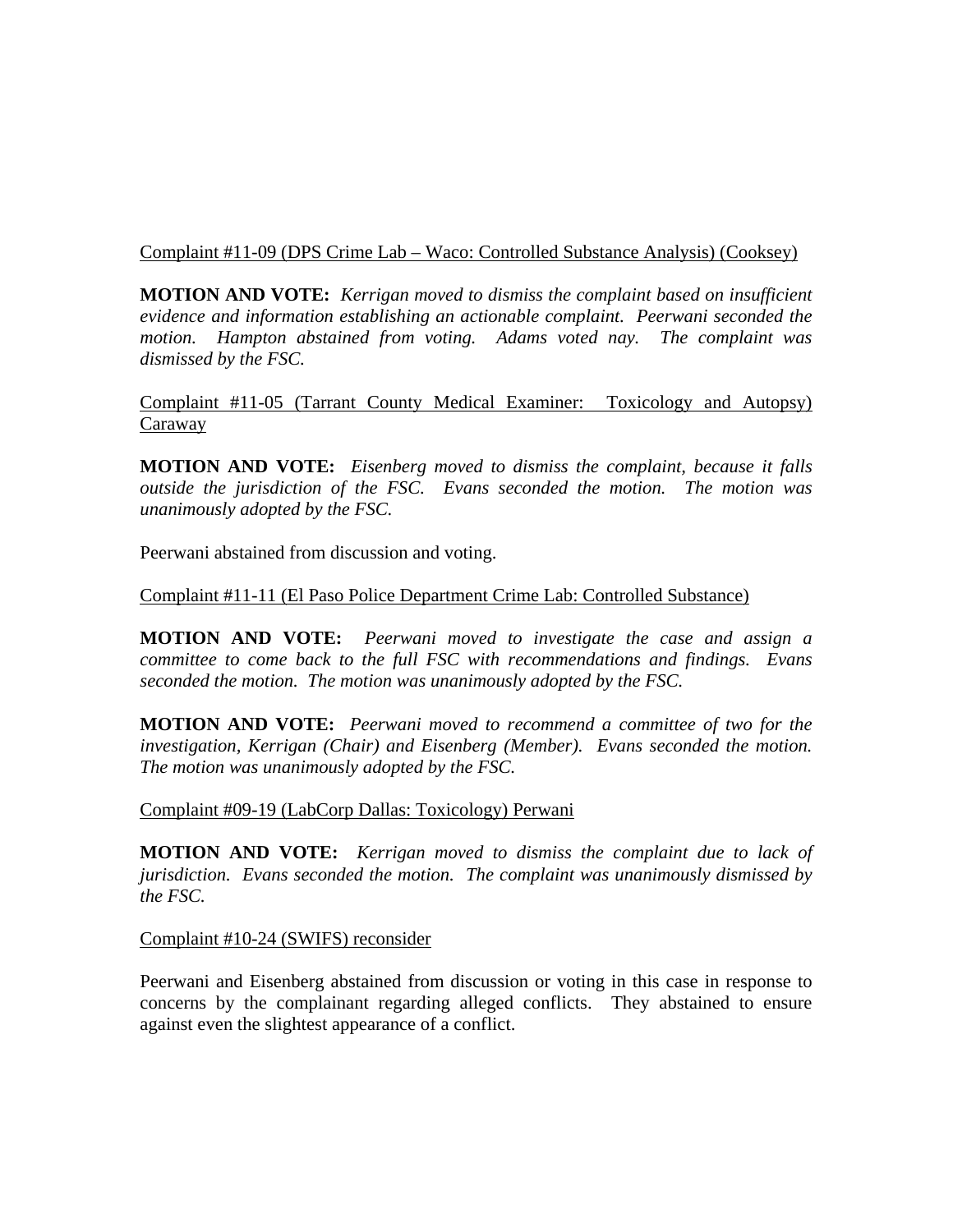**MOTION AND VOTE:** *Adams moved to direct Robitaille and Kerrigan to work on an addendum to the dismissal notice to send to the complainant. Evans seconded the motion. The motion was adopted by the FSC.* 

### **Discuss and consider draft of APD memo**

**MOTION AND VOTE:** *Kerrigan moved to adopt the APD memo as drafted by Robitaille. Eisenberg seconded the motion. The draft was unanimously approved by the FSC.* 

**MOTION AND VOTE:** *Kerrigan moved to send the APD memorandum to all DPS labs. Adams seconded the motion. The motion was unanimously adopted by the FSC.* 

### **September 8, 2011 Public Testimony**

Patricia Cox

### **Discuss and consider draft of Willis/Willingham Addendum and status of recommendations**

Members discussed initial efforts of collaboration with the State Fire Marshal's (SFMO) office. Peerwani reviewed the SFMO's response to each of the FSC's recommendations. Jeff Blackburn of the Innocence Project of Texas offered to assist with conducting a retroactive review of Texas arson cases. Members instructed Robitaille to send a letter to Fire Marshal Paul Maldonado containing a formalized version of the FSC's final recommendations and requesting his feedback regarding same.

**MOTION AND VOTE:** *Kerrigan moved to incorporate the addendum into the Willingham memorandum approved at the last meeting for consideration at the next scheduled meeting. Adams seconded the motion. The motion was unanimously adopted by the FSC.* 

#### **Discuss and consider draft of Moon memorandum (#09-02)**

Members reviewed a draft memorandum of recommendations resulting from the Moon investigation.

**MOTION AND VOTE:** *Peerwani moved to adopt recommendation 1. Adams seconded the motion. The recommendation was unanimously adopted by the FSC.* 

**MOTION AND VOTE:** *Adams moved to adopt recommendation 2. Hampton seconded the motion. The recommendation was unanimously adopted by the FSC.*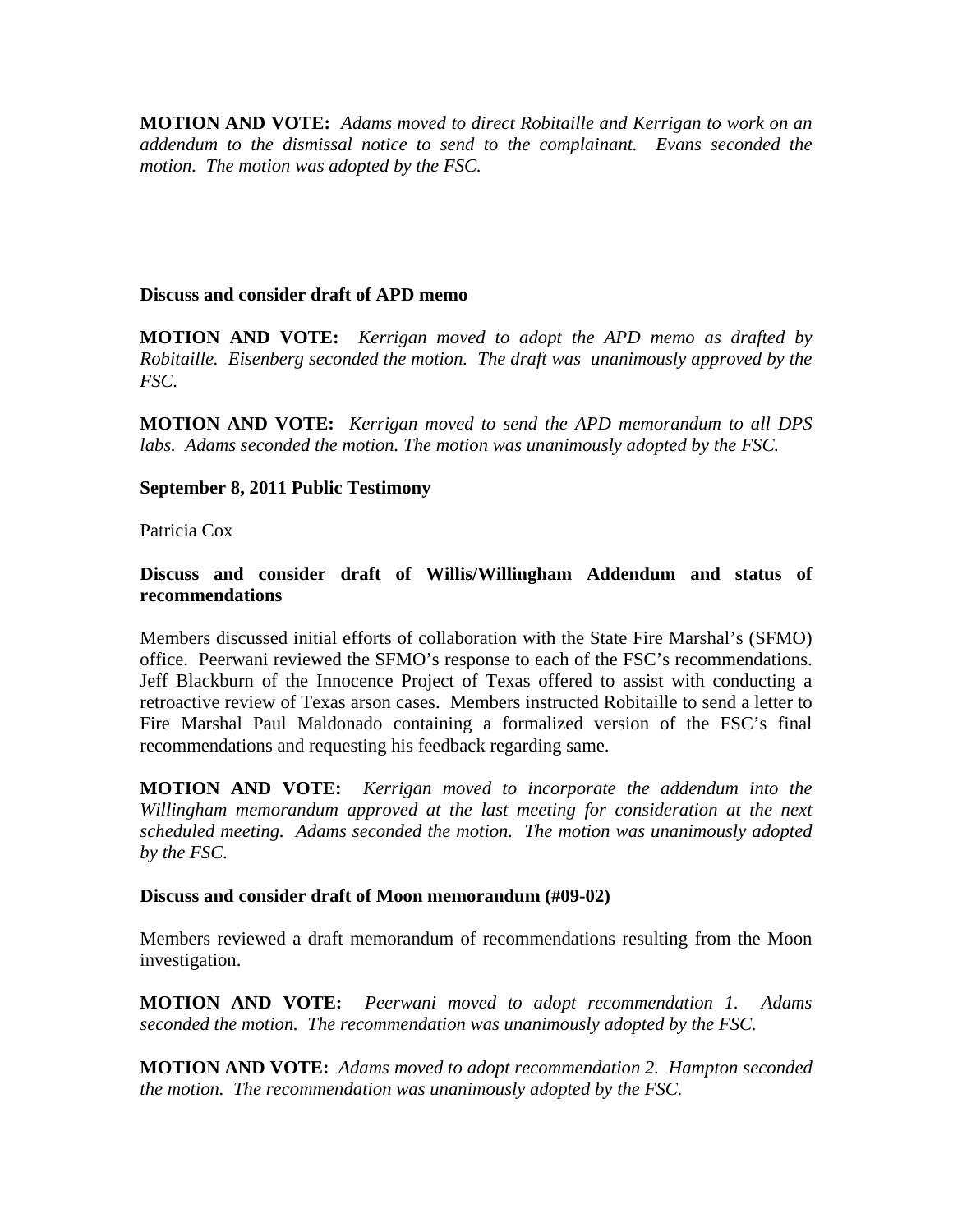**MOTION AND VOTE:** *Evans moved to adopt recommendation 3. Kerrigan seconded the motion. The recommendation was unanimously adopted by the FSC.* 

**MOTION AND VOTE:** *Evans moved to adopt recommendation 4 with minor edits. Kerrigan seconded the motion. The recommendation was unanimously adopted by the FSC.* 

**MOTION AND VOTE:** *Adams moved to delete recommendation 5. Kerrigan seconded the motion. The recommendation was unanimously removed by the FSC.* 

**MOTION AND VOTE:** *Evans moved to authorize Peerwani to sign the final Moon report. Kerrigan seconded the motion. The motion was unanimously adopted by the FSC.*

### **Update on Texas Association of Crime Lab Director's Meeting**

Robtaille gave a brief update on the most recent TACLD meeting attended by FSC staff. TACLD President, Tim Fallon, gave a thorough discussion of the organization's mission and recent activities. Mr. Fallon also responded to questions from commission members.

# **Report from visit to national Fire Research Laboratory**

Robitaille gave a summary of her visit to the lab.

# **Report from AFDAA conference**

Robtaille gave a brief summary of her presentation at the AFDAA conference.

### **Report from Center for American and International Law conference**

Robitaille reported on her attendance at the conference and meeting with Dr. John DeHaan.

### **Discuss member participation and agenda for SWAFS conference**

Evans, Peerwani and Robtaille volunteered to participate in a panel discussion/presentation of the FSC at the SWAFS conference, October  $3<sup>rd</sup>$ , 1-5 p.m. in Houston.

### **Update from Forensic Development Committee**

Kerrigan gave a presentation on national initiatives related to forensic science. Members discussed moving forward with plans for a training seminar hosted by the FSC in collaboration with the Texas Criminal Justice Integrity Unit and any other interested stakeholders. Kerrigan also described possible future initiatives by the FSC for creating